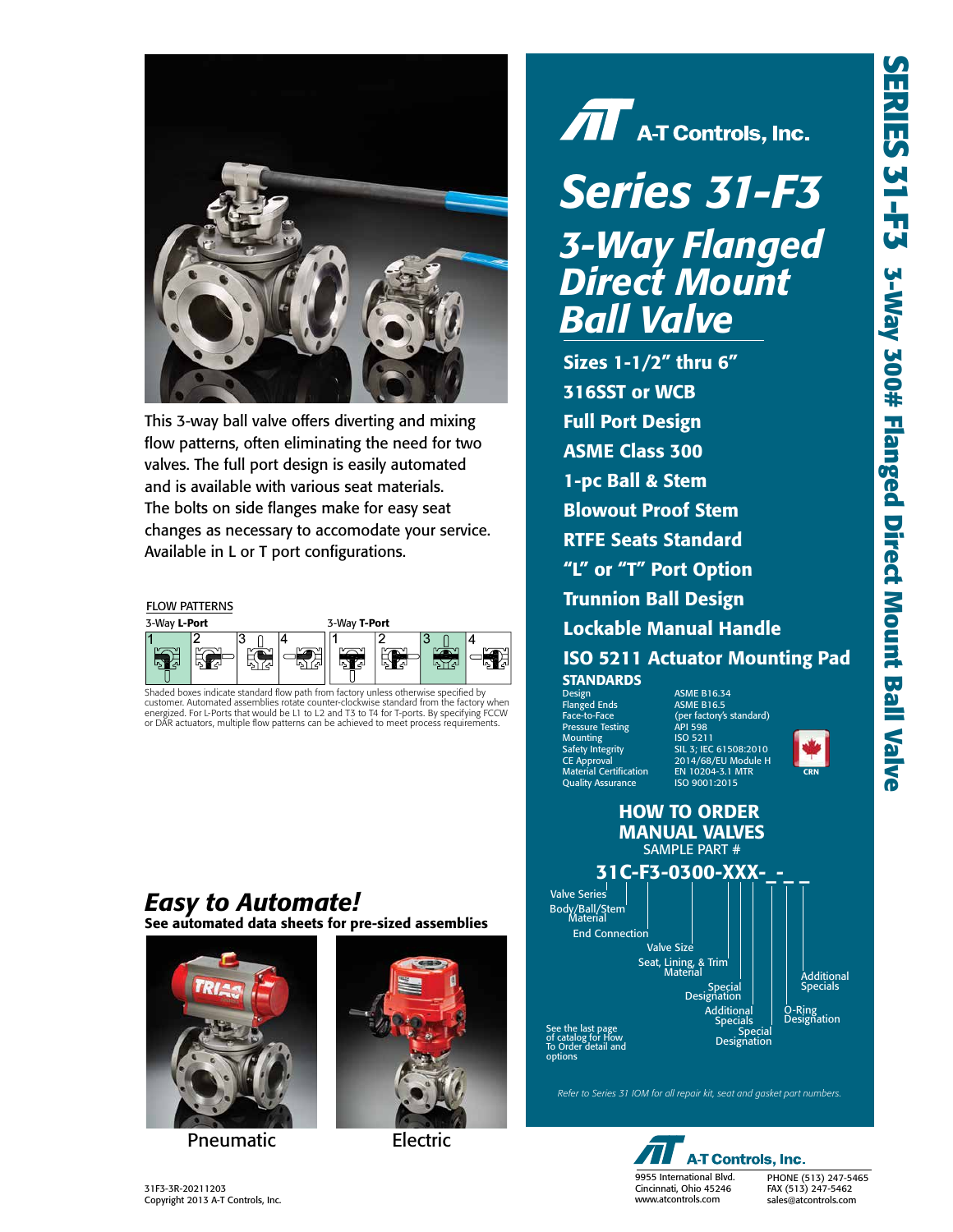## **Series 31-F3** 3-Way Flanged Ball Valve

## Full Port, L or T Option ASME Class 300

|                | <b>MATERIALS LIST</b>                                                                                                                 |                       |                                       |                                |                     | $\varphi_{\neg\bigvee\hspace{-0.14cm}\mid\hspace{0.14cm}\neg\mathsf{P}}^{\mathsf{U}}$ on a |
|----------------|---------------------------------------------------------------------------------------------------------------------------------------|-----------------------|---------------------------------------|--------------------------------|---------------------|--------------------------------------------------------------------------------------------|
| NO.            | <b>PART NAME</b>                                                                                                                      | QTY                   | <b>STAINLESS</b><br><b>STEEL</b>      | <b>CARBON STEE</b>             | PARE<br><b>PART</b> | $\phi_{\tau}^{\text{S}}$ , ON A<br>$\widehat{\mathcal{S}}$<br>Q.                           |
| $\mathbf{1}$   | <b>BODY</b>                                                                                                                           | $\mathbf{1}$          | <b>ASTM A351</b><br><b>GRADE CF8M</b> | ASTM A216<br><b>GRADE WCB</b>  |                     | ব্∢<br>6                                                                                   |
| 2              | <b>END CAP</b>                                                                                                                        | 3                     | <b>ASTM A351</b><br><b>GRADE CF8M</b> | ASTM A216<br><b>GRADE WCB</b>  |                     | ZE<br>ఈ<br><b>VALVE</b>                                                                    |
| 3              | <b>TOP COVER</b>                                                                                                                      | $\mathbf{1}$          | <b>ASTM A351</b><br><b>GRADE CF8M</b> | ASTM A216<br><b>GRADE WCB</b>  |                     | CENTERLINE                                                                                 |
| 4              | <b>BALL &amp; STEM</b>                                                                                                                | $\mathbf{1}$          | ASTM A351<br><b>GRADE CF8M</b>        | ASTM A351<br><b>GRADE CF8M</b> |                     |                                                                                            |
| 5              | <b>SEAT</b>                                                                                                                           | 3                     | <b>RTFE</b>                           | <b>RTFE</b>                    | $\ast$              |                                                                                            |
| 6              | <b>THRUST WASHER</b>                                                                                                                  | $\mathbf{1}$          | 50/50 STFE                            | 50/50 STFE                     | $\ast$              |                                                                                            |
| $\overline{7}$ | TRUNNION BEARING                                                                                                                      | $\mathbf{1}$          | <b>PEEK</b>                           | <b>PEEK</b>                    | $\ast$              |                                                                                            |
| 8              | <b>ANTI-STATIC SPRING</b>                                                                                                             | $\mathbf{1}$          | AISI 316                              | AISI 316                       | $\ast$              |                                                                                            |
| 9              | <b>JOINT GASKET</b>                                                                                                                   | 3                     | <b>PTFE</b>                           | PTFE                           | $\ast$              |                                                                                            |
| 10             | <b>COVER GASKET</b>                                                                                                                   | $\mathbf{1}$          | <b>PTFE</b>                           | <b>PTFE</b>                    | $\ast$              |                                                                                            |
| 11             | STEM O-RING                                                                                                                           | $\mathbf{1}$          | <b>FKM</b>                            | <b>FKM</b>                     | $\ast$              | 18<br>19                                                                                   |
| 12             | <b>GLAND PACKING</b>                                                                                                                  | 1 SET                 | PTFE                                  | <b>PTFE</b>                    | $\ast$              | 16                                                                                         |
| 13             | <b>GLAND BUSHING</b>                                                                                                                  | -1                    | <b>AISI 304</b>                       | <b>AISI 304</b>                |                     | $^{'}21$                                                                                   |
| 14             | <b>BELLEVILLE WASHER</b>                                                                                                              | $3*$                  | AISI 301                              | <b>AISI 301</b>                |                     | 22                                                                                         |
| 15             | <b>HANDLE SLEEVE</b>                                                                                                                  | $\mathbf{1}$          | <b>VINYL</b>                          | <b>VINYL</b>                   |                     | 14<br>13                                                                                   |
| 16             | <b>HANDLE BAR</b><br>$2 - 1/2" - 3"$                                                                                                  | $\mathbf{1}$          | <b>AISI 304</b>                       | <b>AISI 304</b>                |                     | $\left(3\right)$<br>12                                                                     |
| 16             | HANDLE BAR 4"- 6"                                                                                                                     | $\mathbf{1}$          | <b>CARBON STEEL</b>                   | <b>CARBON STEEL</b>            |                     | 1                                                                                          |
| 17             | <b>HANDLE HUB</b><br>$2 - 1/2" - 4"$                                                                                                  | 1                     | <b>ASTM A351</b><br><b>GRADE CF8</b>  | ASTM A351<br><b>GRADE CF8</b>  |                     | 11<br>$\sqrt{2}$                                                                           |
| 17             | <b>HANDLE HUB 6"</b>                                                                                                                  | $\mathbf{1}$          | <b>WCB</b>                            | <b>WCB</b>                     |                     | (10)                                                                                       |
| 18             | <b>INDICATOR PLATE</b>                                                                                                                | $\mathbf{1}$          | AISI 304                              | <b>AISI 304</b>                |                     | 4                                                                                          |
| 19             | <b>HANDLE BOLT</b>                                                                                                                    | $\mathbf{1}$          | <b>AISI 304</b>                       | <b>AISI 304</b>                |                     | 5                                                                                          |
| 20             | HANDLE 1-1/2" - 2"                                                                                                                    | 1                     | <b>AISI 304</b>                       | <b>AISI 304</b>                |                     |                                                                                            |
| 21             | PACKING GLAND                                                                                                                         | 1.                    | ASTM A351<br><b>GRADE CF8</b>         | ASTM A351<br><b>GRADE CF8</b>  |                     | 8<br>9<br>6                                                                                |
| 22             | <b>HANDLE STOP BOLT</b>                                                                                                               | $\mathbf{1}$          | AISI 304                              | AISI 304                       |                     |                                                                                            |
| 23             | <b>NUT &amp; WASHER</b>                                                                                                               | $\mathbf{1}$          | <b>AISI 304</b>                       | <b>AISI 304</b>                |                     | 26<br>27                                                                                   |
| 24             | <b>BODY STUD</b>                                                                                                                      | #                     | ASTM A193<br><b>GRADE B8</b>          | ASTM A193<br><b>GRADE B8</b>   |                     | (25                                                                                        |
| 25             | <b>BODY NUT</b>                                                                                                                       | #                     | ASTM A194<br><b>GRADE 8</b>           | ASTM A194<br><b>GRADE 8</b>    |                     | N<br>(24)                                                                                  |
| 26             | <b>COVER STUD NUT</b>                                                                                                                 | $\boldsymbol{\wedge}$ | ASTM A194<br><b>GRADE 8</b>           | ASTM A194<br>GRADE 8           |                     | $^{(28)}$                                                                                  |
| 27             | <b>COVER STUD</b>                                                                                                                     | $\boldsymbol{\wedge}$ | ASTM A193<br><b>GRADE B8</b>          | ASTM A193<br><b>GRADE B8</b>   |                     | ❺<br>(29)                                                                                  |
| 28             | PACKING GLAND BOLT                                                                                                                    | $\overline{2}$        | AISI 304                              | AISI 304                       |                     | $\phi$ C $\phi$ B                                                                          |
| 29             | PACKING GLAND NUT                                                                                                                     | $\overline{2}$        | <b>AISI 304</b>                       | <b>AISI 304</b>                |                     | ØΑ                                                                                         |
|                | On 6" valve, qty is 8 pcs (4 on each packing gland bolt)<br>$\#$ 1-1/2" THRU 3" = Otv. 12 pcs $4''$ = Otv. 18 pcs $6''$ = Otv. 30 pcs |                       |                                       |                                |                     | ⊛<br>ØF X "G" HOLES<br>ON A "H" BCD                                                        |

\* On 6" valve, qty is 8 pcs (4 on each packing gland bolt)<br># 1-1/2" THRU 3" = Qty. 12 pcs | 4" = Qty. 18 pcs | 6" = Qty. 30 pcs<br>^ 1-1/2" THRU 3" = 4 pcs, 4" = 6 pcs., 6" = 12 pcs

TFM™ is a trademark of Dyneon™, a 3M Company.<br>Kalrez® is a registered trademark of DuPont Performance Elastomers.<br>A-T Controls reserves the right to change product designs and technical/dimensional specifications without n

|             |      | <b>VALVE DIMENSIONS</b> |       |       |      |      |   |       |      |        |       |       |      | <b>ACTUATOR MOUNTING DIMENSIONS</b> |      |      |        |      |       |          |       |
|-------------|------|-------------------------|-------|-------|------|------|---|-------|------|--------|-------|-------|------|-------------------------------------|------|------|--------|------|-------|----------|-------|
| <b>SIZE</b> |      | D                       |       |       |      |      |   |       |      |        |       |       |      |                                     |      |      |        |      |       | ISO 5211 | (LBS) |
| $1 - 1/2"$  | .57  | 2.88                    | 6.12  | 0.81  | 0.06 | 0.87 | 4 | 4.50  | 4.13 | 10.31  | 8.62  | 6.16  | 0.75 | 0.748                               | 0.93 | 0.39 | 2.756  | 0.47 | 4.016 | F07/F10  | 35    |
|             | 97.، | 3.62                    | 6.50  | 0.88  | 0.06 | 0.75 | 8 | 5.00  | 4.45 | 10.31  | 9.37  | 6.42  | 0.75 | 0.748                               | 0.93 | 0.39 | 2.756  | 0.47 | 4.016 | F07/F10  | 45    |
| $2 - 1/2"$  | 2.60 | 4.12                    | 7.50  | 1.00  | 0.06 | 0.87 | 8 | 5.88  | 5.37 | 14.37. | 11.22 | 8.07  | 0.83 | 0.866                               | 1.10 | 0.47 | 4.016  | 0.55 | 4.921 | F10/F12  | 68    |
| 3"          | 2.99 | 5.00                    | 8.25  | 1.13  | 0.06 | 0.87 | 8 | 6.62  | 5.78 | 19.88  | 11.85 | 8.46  | 0.83 | 0.866                               | 1.10 | 0.47 | 4.016  | 0.55 | 4.921 | F10/F12  | 96    |
| 4''         | 3.98 | 6.19                    | 10.00 | 1.25  | 0.06 | 0.87 | 8 | 7.88  | 7.52 | 27.76  | 15.35 | 11.06 | 1.14 | 1.063                               | 1.38 | 0.55 | 4.921  | 0.71 | 5.512 | F12/F14  | 158   |
| 6''         | 5.91 | 8.50                    | 12.50 | 44. ا | 0.06 | 0.87 |   | 10.62 | 9.80 | 37.60  | 18.90 | 13.77 | 1.50 | 1.417                               | 1.81 | 0.71 | 5.512. | 0.87 | 6.496 | F14/F16  | 367   |

### *DIMENSIONS For ASME Class 300 (IN)*



20

1-1/2" THRU 2"<br>CAST STAINLESS HANDLE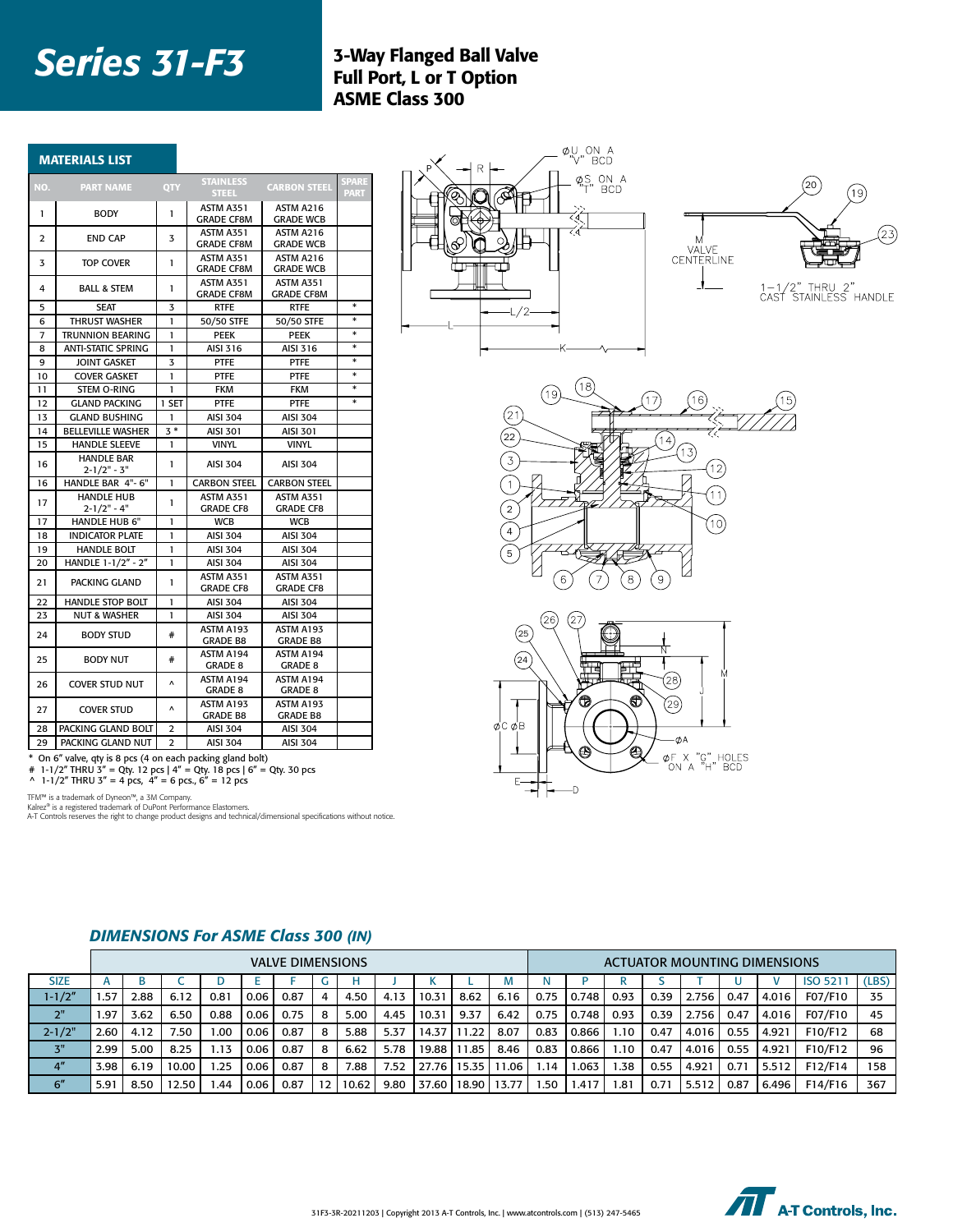### **S-Way Flanged Ball Valve**<br>**Series 31** Full Port, L or T Option ASME Class 300



|             | <b>Pressure - Seat Material</b> |             |             |                  |  |  |
|-------------|---------------------------------|-------------|-------------|------------------|--|--|
| <b>Temp</b> | <b>RTFE</b>                     | <b>STFE</b> | <b>PTFE</b> | <b>TFM™-1600</b> |  |  |
| $-75^\circ$ |                                 |             |             | 2000             |  |  |
| $-50^\circ$ | 2000                            | 2000        | 1000        | 2000             |  |  |
| $100^\circ$ | 2000                            | 2000        | 1000        | 2000             |  |  |
| $122^\circ$ | 2000                            | 2000        | 1000        | 2000             |  |  |
| $150^\circ$ | 1829                            | 1869        | 899         | 1852             |  |  |
| $200^\circ$ | 1524                            | 1636        | 719         | 1587             |  |  |
| $250^\circ$ | 1220                            | 1402        | 540         | 1323             |  |  |
| 300°        | 915                             | 1168        | 360         | 1058             |  |  |
| 350°        | 610                             | 935         | 180         | 794              |  |  |
| 400°        | 305                             | 701         | 0           | 529              |  |  |
| $450^\circ$ | 0                               | 467         |             | 265              |  |  |
| $500^\circ$ |                                 | 234         |             | 0                |  |  |
| $550^\circ$ |                                 | 0           |             |                  |  |  |

*Pressure vs. Temperature - Series 31*



| <b>Temp</b> | <u>CF</u> 8M psi | <b>WCB</b> psi |
|-------------|------------------|----------------|
| -20°        | 720              | 740            |
| $100^\circ$ | 720              | 740            |
| $200^\circ$ | 620              | 680            |
| $300^\circ$ | 560              | 655            |
| 400°        | 515              | 635            |
| $500^\circ$ | 480              | 605            |
| $600^\circ$ | 450              | 570            |

| <b>31 Series Component Temperature Ratings</b> |                           |                                      |  |  |
|------------------------------------------------|---------------------------|--------------------------------------|--|--|
| <b>COMPONENT</b>                               | <b>MATERIAL</b>           | <b>TEMPERATURE</b>                   |  |  |
| <b>Stem Packing</b>                            | <b>PTFF</b>               | $-50^{\circ}$ F to $450^{\circ}$ F   |  |  |
|                                                | Graphite                  | -100°F to 1100°F                     |  |  |
|                                                | TFM™-1600                 | -75°F to 500°F                       |  |  |
| Gaskets                                        | PTFE (standard)           | $-50^{\circ}$ F to $400^{\circ}$ F   |  |  |
|                                                | Graphite                  | $-100^{\circ}$ F to $1100^{\circ}$ F |  |  |
|                                                | <b>PTFE</b>               | $-50^{\circ}$ F to $400^{\circ}$ F   |  |  |
| <b>Seats</b><br>(Other                         | RTFE (standard)           | -50°F to 450°F                       |  |  |
| <b>Materials</b><br>Available)                 | TFM™-1600                 | $-75^{\circ}$ F to $500^{\circ}$ F   |  |  |
|                                                | 50/50 STFE                | -50°F to 550°F                       |  |  |
|                                                | FKM (standard)            | $-20^{\circ}$ F to $450^{\circ}$ F   |  |  |
|                                                | Markez® Z1028             | 5°F to 608°F                         |  |  |
|                                                | Kalrez <sup>®</sup> 4079  | 30°F to 600°F                        |  |  |
|                                                | Chemraz <sup>®</sup> 505  | -22°F to 446°F                       |  |  |
|                                                | Kalrez® 6375              | $-4$ °F to 527°F                     |  |  |
| O-Rings                                        | Perlast <sup>®</sup> G75M | 5°F to 500°F                         |  |  |
|                                                | Chemraz <sup>®</sup> 564  | $-40^{\circ}$ F to $445^{\circ}$ F   |  |  |
|                                                | Low Temp Buna             | -65°F to 275°F                       |  |  |
|                                                | <b>EPDM</b>               | -70°F to 250°F                       |  |  |

Silicone | -60°F to 400°F

NOTE: At temperature, valves are limited by either the valve body/ end cap pressure ratings, seat pressure ratings, or packing/stem seal/gaskets; whichever is lower.

| Cv Values |  |
|-----------|--|
|           |  |

| <b>VALVE SIZE</b> | <b>T-PORT</b><br><b>STRAIGHT THRU</b> | L & T-PORT<br>$90^\circ$ |
|-------------------|---------------------------------------|--------------------------|
| $1 - 1/2"$        | 213                                   | 54                       |
| 2"                | 312                                   | 90                       |
| $2 - 1/2"$        | 688                                   | 159                      |
| $\mathbf{z}$ "    | 886                                   | 211                      |
| 4"                | 1.891                                 | 386                      |
| 6"                | 5,834                                 | 926                      |

|           | <b>Class 300 Torque Values</b><br>for RTFE Seats |                             |  |  |  |
|-----------|--------------------------------------------------|-----------------------------|--|--|--|
|           | <b>BREAK</b><br>IN*LBS.                          | <b>VALVE</b><br><b>SIZE</b> |  |  |  |
| Ρι<br>ar  | 354                                              | $1 - 1/2"$                  |  |  |  |
| di        | 613                                              | ን"                          |  |  |  |
| wi        | 946                                              | $2 - 1/2"$                  |  |  |  |
| C٥        | 1,353                                            | 3"                          |  |  |  |
| Si:<br>as | 2,682                                            | 4"                          |  |  |  |
| ar        | 5,348                                            | 6"                          |  |  |  |

ublished torques re based on full ifferential pressure ith clean water. onsult the Application izing Guide for ssistance with sizing actuators.

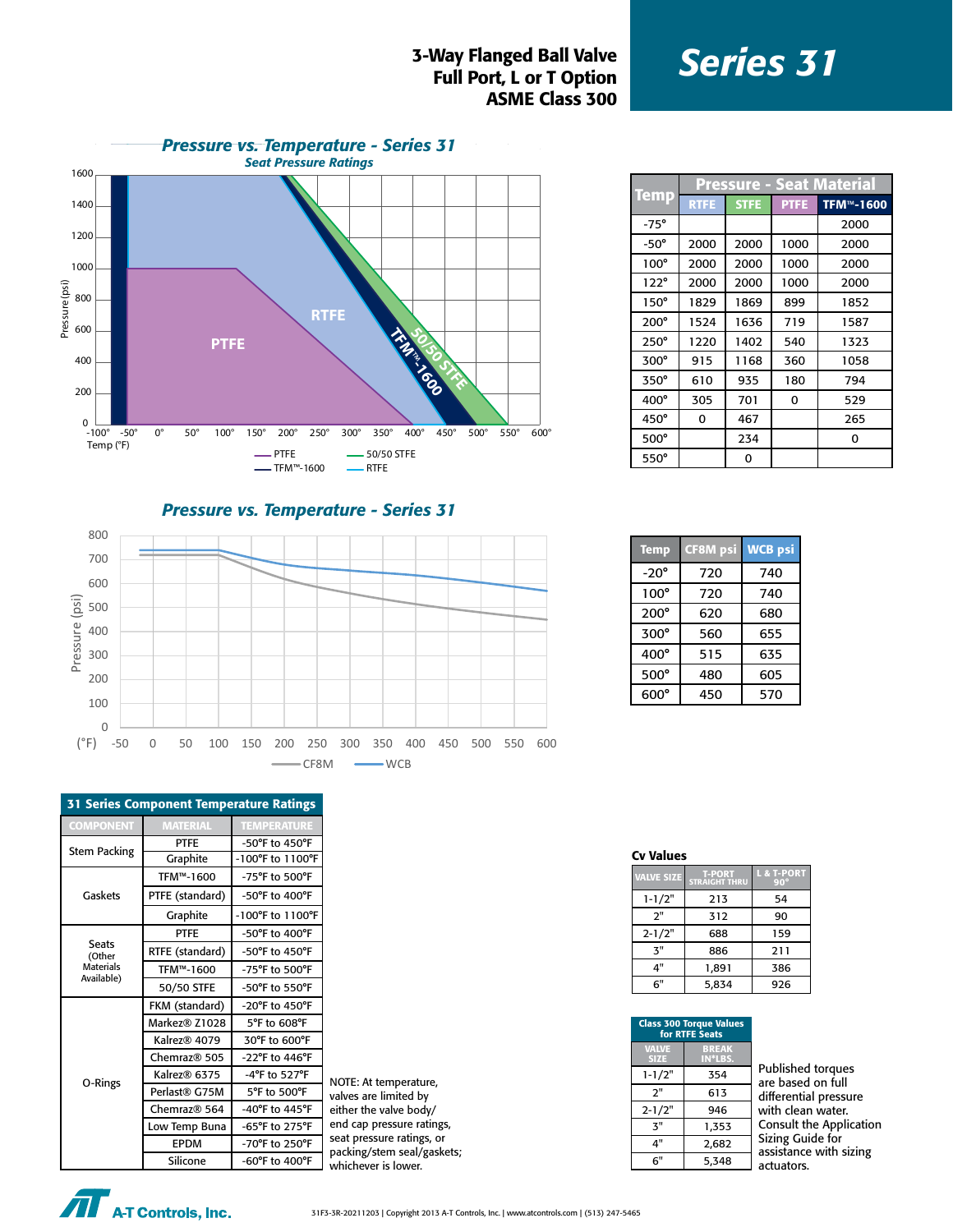



## *Pneumatic Double Acting*

*Automated Ball Valve Package* Series 31-F3

3-Way Flanged Ball Valve

Sizes 1-1/2"-6" 316SST or WCB ASME Class 300 Full Port Design 1-pc Ball & Stem Blowout Proof Stem RTFE Seats Standard "L" or "T" Port Option Trunnion Ball Design ISO 5211 Actuator Mounting Pad

### STANDARDS

Design ASME B16.34 Flanged Ends ASME B16.5 Pressure Testing API 598<br>Mounting 150 5211 Mounting<br>Safety Integrity CE Approval (2014/68/EU M<br>
Material Certification (2014-5.1 M<br>
Quality Assurance (2015-102015) Quality Assurance

Fanged Ends<br>
Face-to-Face<br>
Face-to-Face (per factory's standard)<br>
Pressure Testing API 598 SIL 3; IEC 61508:2010 2014/68/EU Module H<br>EN 10204-3.1 MTR



### 3-Way Flanged, Direct Mount, Full Port

For operating temperatures in excess of 175° F with Buna-N seals in the actuator, an extended bracket is required. FKM seals in the actuator require an extended bracket for more than 300° F. Please consult factory for sizing information.

### Class 300 Double Acting Assembly DIMENSIONS (IN)

| <b>VALVE</b><br><b>SIZE</b>                      | А     | B     |       | D    |       |
|--------------------------------------------------|-------|-------|-------|------|-------|
| $1 - 1/2"$                                       | 9.29  | 9.23  | 8.62  | 4.18 | 6.12  |
| 2"                                               | 9.29  | 9.54  | 9.37  | 4.18 | 6.50  |
| $2 - 1/2"$                                       | 13.39 | 12.30 | 11.22 | 5.59 | 7.50  |
| 3"                                               | 13.39 | 12.71 | 11.85 | 5.59 | 8.25  |
| 4"                                               | 15.35 | 15.51 | 15.35 | 5.98 | 10.00 |
| 6"                                               | 19.31 | 20.04 | 18.90 | 7.48 | 12.50 |
| DIMENCIONS SHOWN ARE EOR ASSEMBLIES SIZED EOR RO |       |       |       |      |       |

OR ASSEMBLIES SIZED FOR 80 PSI SUPPLY

| <b>SIZED FOR</b><br>80 psi AIR SUPPLY |                     |  |  |  |
|---------------------------------------|---------------------|--|--|--|
| <b>SIZE</b>                           | <b>MODEL</b>        |  |  |  |
| $1 - 1/2"$                            | 31-3X-150/3RFD-XX-* |  |  |  |
| 2"                                    | 31-3X-200/3RFD-XX-* |  |  |  |
| $2 - 1/2"$                            | 31-3X-250/3RJD-XX-* |  |  |  |
| ጞ"                                    | 31-3X-300/3RJD-XX-* |  |  |  |
| 4"                                    | 31-3X-400/3RKD-XX-* |  |  |  |
| 6"                                    | 31-3X-600/3RND-XX-* |  |  |  |

| <b>SIZED FOR</b><br><b>60 psi AIR SUPPLY</b> |                     |  |  |  |
|----------------------------------------------|---------------------|--|--|--|
| <b>SIZE</b>                                  | <b>MODEL</b>        |  |  |  |
| $1 - 1/2"$                                   | 31-3X-150/3RFD-XX-* |  |  |  |
| 2"                                           | 31-3X-200/3RGD-XX-* |  |  |  |
| $2 - 1/2"$                                   | 31-3X-250/3RJD-XX-* |  |  |  |
| ጞ"                                           | 31-3X-300/3RJD-XX-* |  |  |  |
| 4"                                           | 31-3X-400/3RKD-XX-* |  |  |  |
| 6"                                           | 31-3X-600/3RND-XX-* |  |  |  |
|                                              |                     |  |  |  |

\* Must specify L or T port







| <b>AT Controls, Inc.</b> |
|--------------------------|
|                          |

|                 | <b>OPTIONS</b>  |                                          |                   |  |
|-----------------|-----------------|------------------------------------------|-------------------|--|
| <b>SUFFIX 1</b> |                 | <b>Accessories/Options</b>               | Model no.         |  |
| x               | No Specials     |                                          |                   |  |
| А               |                 | TYPE 4 Solenoid 120VAC                   | TVCS-X411-4N-A120 |  |
| R               |                 | TYPE 7 Solenoid 120VAC                   | TVC6-X411-7N-A120 |  |
| $\mathsf{C}$    |                 | Intrinsically Safe Solenoid              | TVIS-X411-4N-D24  |  |
| D               |                 | TYPE 4 Solenoid 24VDC                    | TVCS-X411-4N-D24  |  |
| F               |                 | TYPE 7 Solenoid 24VDC                    | TVC6-X411-7N-D24  |  |
| o               |                 | TYPE 4 SST Solenoid 120VAC               | TVSS-X411-4N-A120 |  |
| M               |                 | TYPE 7 SST Solenoid 120VAC               | TVSS-X411-7N-A120 |  |
| L               |                 | TYPE 4 SST Solenoid 24VDC                | TVSS-X411-4N-D24  |  |
| N               |                 | TYPE 7 SST Solenoid 24VDC                | TVSS-X411-7N-D24  |  |
| P               |                 | <b>Pneumatic Positioner</b>              | PPR-1200          |  |
| E               |                 | Electro-Pneumatic Positioner             | EPR-1000          |  |
|                 | <b>SUFFIX 2</b> | <b>Accessories</b>                       | Model no.         |  |
|                 | x               | No Specials                              |                   |  |
|                 | А               | TYPE 4 Limit Switch                      | API-210N          |  |
|                 | в               | TYPE 7 Limit Switch                      | APL-510N          |  |
|                 |                 | Intrinsically Safe Limit Switch APL-218N |                   |  |

Other options available - call for details

Actuators are sized based on full differential pressure with clean water. Consult the Application Sizing Guide for assistance with sizing actuators.

Q TYPE 4 SST Limit Switch *APL-910N* M TYPE 7 SST Limit Switch *APL-510S*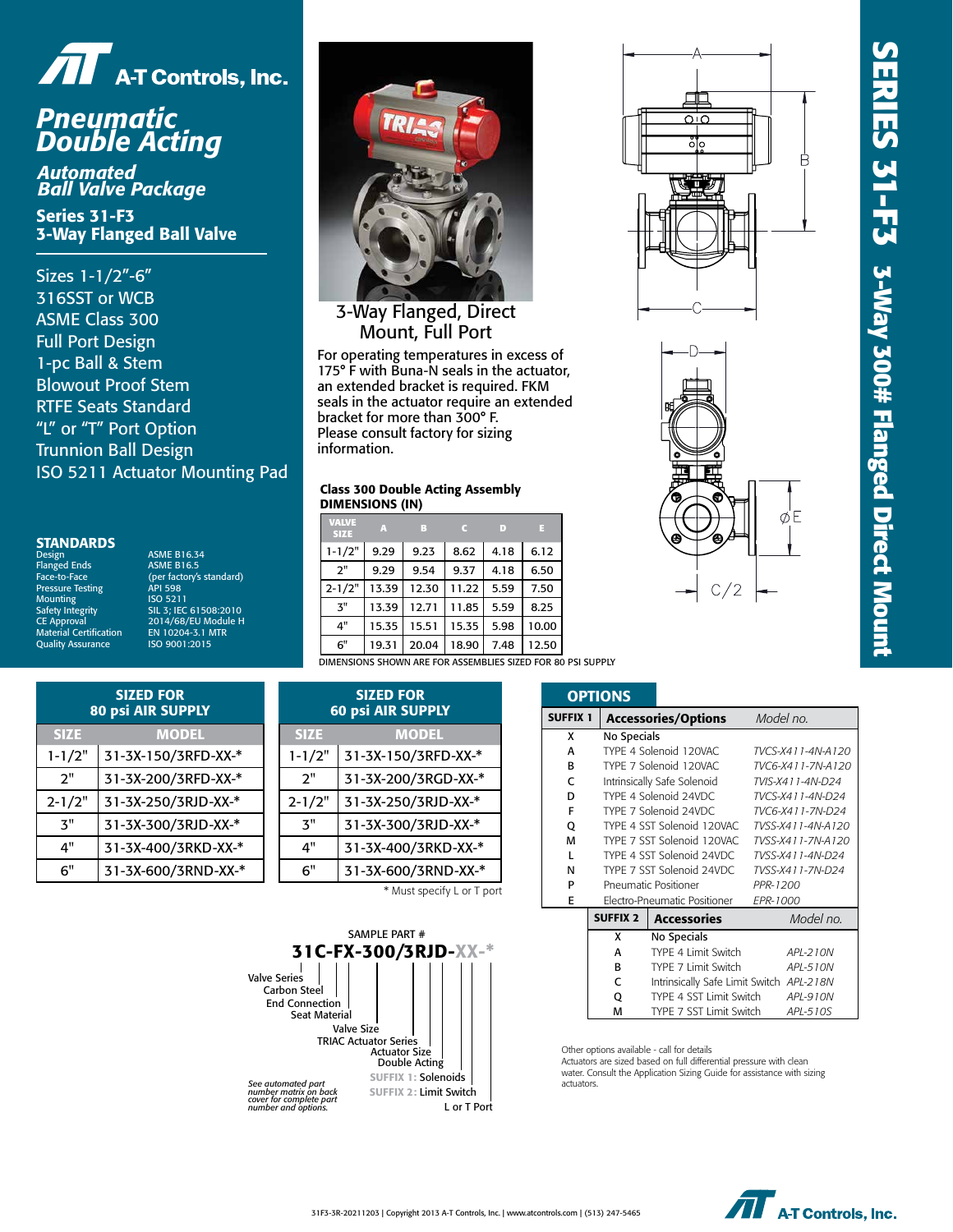



## *Pneumatic Spring Return*

*Automated Ball Valve Package*

Series 31-F3 3-Way Flanged Ball Valve

Sizes 1-1/2"-6" 316SST or WCB ASME Class 300 Full Port Design 1-pc Ball & Stem Blowout Proof Stem RTFE Seats Standard "L" or "T" Port Option Trunnion Ball Design ISO 5211 Actuator Mounting Pad

> SIZED FOR 80 psi AIR SUPPLY

SIZE MODEL  $1 - 1/2"$  31-3X-150/3RGS- $2"$  31-3X-200/3RJS-X 2-1/2" 31-3X-250/3RKS-X  $3''$  31-3X-300/3RKS-X  $4"$  31-3X-400/3RNS-6" 31-3X-600/3RSS-XX-\*

### **STANDARDS**<br>Design ASME B16.34

Flanged Ends Pressure Testing Testing API 598<br>Mounting 150 5211 Mounting<br>Safety Integrity Quality Assurance ISO 9001:2015

Fanged Ends<br>
Face-to-Face (per factory's standard)<br>
Pressure Testing (Pressure Testing API 598 SIL 3; IEC 61508:2010<br>2014/68/EU Module H CE Approval 2014/68/EU Module H Material Certification EN 10204-3.1 MTR

| dule H<br><b>TR</b>                           |  |                           | 4"                                | 19.31               | 17.76        | 15.35 | 9.06  | 10.00 |  |
|-----------------------------------------------|--|---------------------------|-----------------------------------|---------------------|--------------|-------|-------|-------|--|
|                                               |  |                           | 6"                                | 24.80               | 22.44        | 18.90 | 11.46 | 12.50 |  |
| DIMENSIONS SHOWN ARE FOR ASSEMBLIES SIZED FOR |  |                           |                                   |                     |              |       |       |       |  |
|                                               |  |                           |                                   | <b>SIZED FOR</b>    |              |       |       |       |  |
|                                               |  |                           |                                   | 60 psi AIR SUPPLY   |              |       |       |       |  |
|                                               |  |                           | <b>SIZE</b>                       |                     | <b>MODEL</b> |       |       |       |  |
| KX-*                                          |  |                           | $1 - 1/2"$<br>31-3X-150/3RH4-XX-* |                     |              |       |       |       |  |
| X-*                                           |  | 2"<br>31-3X-200/3RJ4-XX-* |                                   |                     |              |       |       |       |  |
| (X-*                                          |  |                           | $2 - 1/2"$<br>31-3X-250/3RK4-XX-* |                     |              |       |       |       |  |
| (X-*                                          |  |                           | 3"<br>31-3X-300/3RL4-XX-*         |                     |              |       |       |       |  |
| XX-*                                          |  |                           | 4"                                | 31-3X-400/3RP4-XX-* |              |       |       |       |  |

*Must specify L or T port.* 



6" 31-3X-600/3RS4-XX-\*

Class 300 Spring Return Assembly

bracket for more than 300° F. Please consult factory for sizing

**SIZE <sup>A</sup> <sup>B</sup> <sup>C</sup> <sup>D</sup> <sup>E</sup>**  $1-1/2$ " | 11.02 | 9.53 | 8.62 | 4.61 | 6.12  $2"$  13.39 11.38 9.37 6.14 6.50 2-1/2" 15.35 13.36 11.22 6.81 7.50  $3''$  | 15.35 | 13.77 | 11.85 | 6.81 | 8.25

For operating temperatures in excess of 175° F with Buna-N seals in the actuator, an extended bracket is required. FKM seals in the actuator require an extended

3-Way Flanged, Direct Mount, Full Port

DIMENSIONS (IN)

information.

**VALVE** 





|          | UPIIUNJ         |                                          |                   |  |
|----------|-----------------|------------------------------------------|-------------------|--|
| SUFFIX 1 |                 | <b>Accessories/Options</b>               | Model no.         |  |
| x        | No Specials     |                                          |                   |  |
| А        |                 | TYPE 4 Solenoid 120VAC                   | TVCS-X411-4N-A120 |  |
| в        |                 | TYPE 7 Solenoid 120VAC                   | TVC6-X411-7N-A120 |  |
| C        |                 | Intrinsically Safe Solenoid              | TVIS-X411-4N-D24  |  |
| D        |                 | TYPE 4 Solenoid 24VDC                    | TVCS-X411-4N-D24  |  |
| F        |                 | TYPE 7 Solenoid 24VDC                    | TVC6-X411-7N-D24  |  |
| Q        |                 | TYPE 4 SST Solenoid 120VAC               | TVSS-X411-4N-A120 |  |
| М        |                 | TYPE 7 SST Solenoid 120VAC               | TVSS-X411-7N-A120 |  |
| L        |                 | TYPE 4 SST Solenoid 24VDC                | TVSS-X411-4N-D24  |  |
| N        |                 | TYPE 7 SST Solenoid 24VDC                | TVSS-X411-7N-D24  |  |
| P        |                 | Pneumatic Positioner                     | PPR-1200          |  |
| E        |                 | Electro-Pneumatic Positioner             | EPR-1000          |  |
|          | <b>SUFFIX 2</b> | <b>Accessories</b>                       | Model no.         |  |
|          | x               | No Specials                              |                   |  |
|          | А               | TYPF 4 Limit Switch                      | APL-210N          |  |
|          | В               | TYPE 7 Limit Switch                      | APL-510N          |  |
|          | C               | Intrinsically Safe Limit Switch APL-218N |                   |  |
|          | Q               | TYPE 4 SST Limit Switch                  | <i>APL-910N</i>   |  |

Other options available - call for details

Actuators are sized based on full differential pressure with clean water. Consult the Application Sizing Guide for assistance with sizing actuators.

M TYPE 7 SST Limit Switch *APL-510S*



ASSEMBLIES SIZED FOR 80 PSI SUPPLY

**OPTIONS**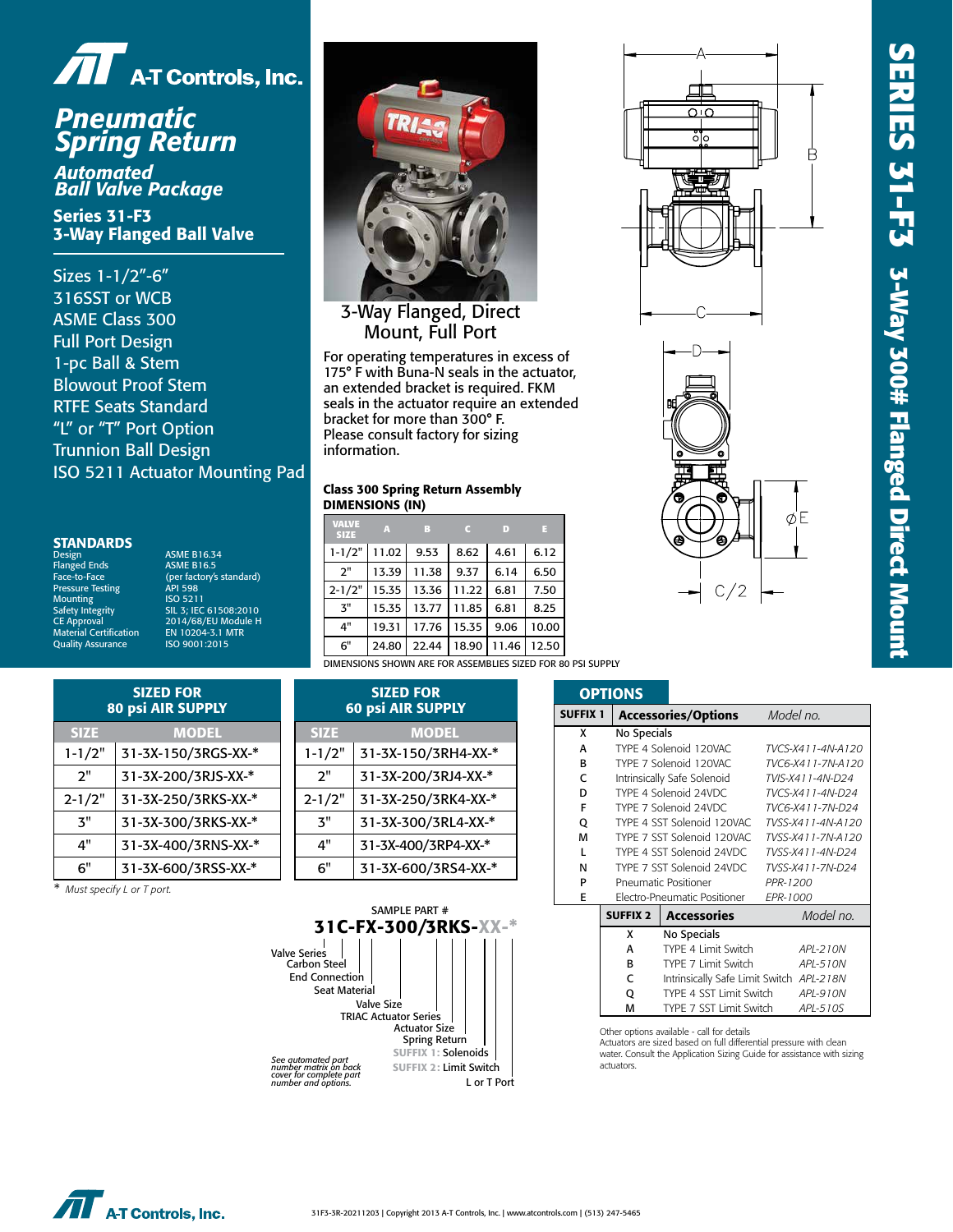



*Automated Ball Valve Package* Series 31-F3 3-Way Flanged Ball Valve

Sizes 1-1/2"-6" 316SST or WCB ASME Class 300 Full Port Design 1-pc Ball & Stem Blowout Proof Stem RTFE Seats Standard "L" or "T" Port Option Trunnion Ball Design ISO 5211 Actuator Mounting Pad

Design<br>Flanged Ends Pressure Testing API 598 Mounting<br>Safety Integrity CE Approval (2014/68/EU M<br>
Material Certification (2014-3.1)<br>
Quality Assurance (2015-102015) Quality Assurance

**STANDARDS**<br>Design ASME B16.34 Flanged Ends<br>
Face-to-Face (per factory's standard)<br>
Pressure Testing API 598 Safety Integrity SIL 3; IEC 61508:2010 CE Approval 2014/68/EU Module H



3-Way Flanged, Direct Mount, Full Port

For operating temperatures in excess of 158° F with an electric actuator, an extended bracket is required. Please consult factory for sizing information.

#### Class 300 Electric Assembly DIMENSIONS (IN)

| <b>VALVE</b><br><b>SIZE</b> | A     | B     |               | - 11           |       |       |
|-----------------------------|-------|-------|---------------|----------------|-------|-------|
| $1 - 1/2"$                  | 9.02  | 14.69 |               | $8.62$   13.31 | 6.12  | 10.43 |
| 2"                          | 9.02  | 15.00 | 9.37          | 13.31          | 6.50  | 10.43 |
| $2 - 1/2"$                  | 10.20 | 16.79 | 11.22   14.49 |                | 7.50  | 11.26 |
| 3"                          | 10.20 | 17.20 | 11.85         | 14.49          | 8.25  | 11.26 |
| 4"                          | 10.20 | 19.49 | 15.35         | 14.49          | 10.00 | 11.26 |
| 6"                          | 11.69 | 22.79 | 18.90         | 16.14          | 12.50 | 12.09 |

|             | <b>ON-OFF</b>       |             | <b>MODULATING</b> |
|-------------|---------------------|-------------|-------------------|
| <b>SIZE</b> | <b>MODEL</b>        | <b>SIZE</b> | <b>MODEL</b>      |
| $1 - 1/2"$  | 31-3X-150/WEC1-XX-* | $1 - 1/2"$  | 31-3X-150/WEC2    |
| 2"          | 31-3X-200/WEC1-XX-* | 2"          | 31-3X-200/WEC2    |
| $2 - 1/2"$  | 31-3X-250/WEE1-XX-* | $2 - 1/2"$  | 31-3X-250/WEE2    |
| 7"          | 31-3X-300/WEE1-XX-* | 3"          | 31-3X-300/WEE2    |
| 4"          | 31-3X-400/WEF1-XX-* | 4"          | 31-3X-400/WEF2    |
| 6"          | 31-3X-600/WEH1-XX-* | 6"          | 31-3X-600/WEH2    |

| <b>MODULATING</b> |                            |  |  |
|-------------------|----------------------------|--|--|
| <b>SIZE</b>       | <b>MODEL</b>               |  |  |
| $1 - 1/2"$        | 31-3X-150/WEC2-XX-*        |  |  |
| 2"                | 31-3X-200/WEC2-XX-*        |  |  |
| $2 - 1/2"$        | 31-3X-250/WEE2-XX-*        |  |  |
| 3"                | 31-3X-300/WEE2-XX-*        |  |  |
| 4"                | 31-3X-400/WEF2-XX-*        |  |  |
| 6"                | 31-3X-600/WEH2-XX-*        |  |  |
|                   | * Must specify L or T port |  |  |







### **OPTIONS**

|   |                         | <b>Suffix 1 Voltage / Accessory</b>                          | Model No. |  |  |  |
|---|-------------------------|--------------------------------------------------------------|-----------|--|--|--|
| x | No Specials             |                                                              |           |  |  |  |
| R |                         | 24VDC Electric Actuator                                      |           |  |  |  |
| S |                         | 220VAC Electric Actuator                                     |           |  |  |  |
| Т |                         | Other Voltage Electric Actuator                              |           |  |  |  |
| W |                         | 12VDC Electric Actuator                                      |           |  |  |  |
| γ | 24VAC Electric Actuator |                                                              |           |  |  |  |
|   |                         | * No voltage specified on electric assemblies denotes 120VAC |           |  |  |  |
|   |                         | <b>Suffix 2 Accessories</b>                                  |           |  |  |  |
|   | x                       | No Specials                                                  |           |  |  |  |
|   |                         | HS1 High Speed Electric                                      |           |  |  |  |
|   | っ                       | HS2 High Speed Electric                                      |           |  |  |  |

Other options available - call for details.

Actuators are sized based on full differential pressure with clean water. Consult the Application Sizing Guide for assistance with sizing actuators.

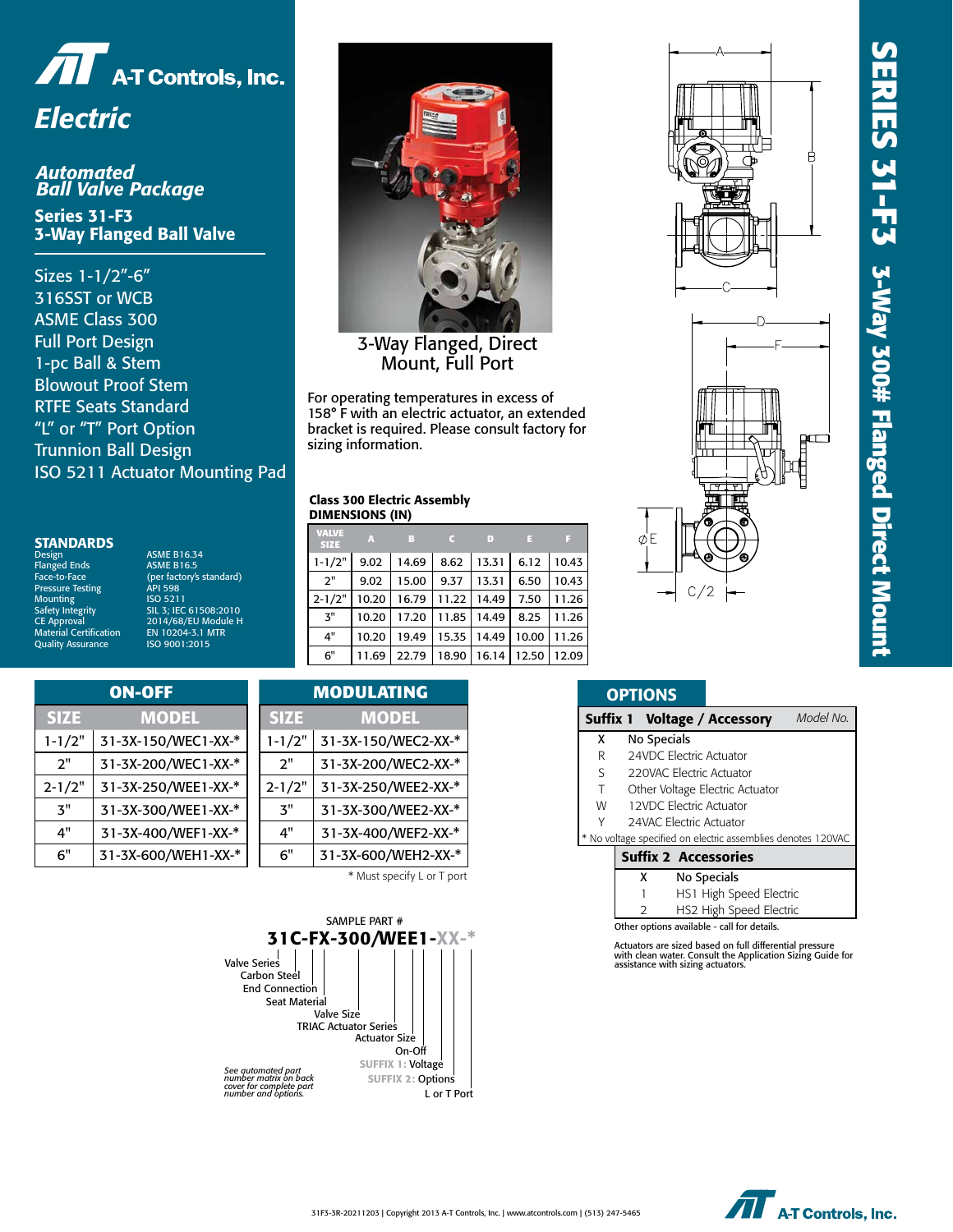# HOW TO ORDER: Manual Valves *Series 31*

|    | <b>Valve Series</b>                    |
|----|----------------------------------------|
| 31 | 3-Way Flanged, Direct Mount, Full Port |

| <b>Body/Ball/Stem Material</b>       |
|--------------------------------------|
| Blank Valve Series Standard (316SST) |
| Carbon Steel Body                    |

|    | <b>End Connection</b> |
|----|-----------------------|
| F1 | 150# Flanged Ends     |
| F3 | 300# Flanged Ends     |

|                                                                                 |               | <b>Valve Size</b> |  |
|---------------------------------------------------------------------------------|---------------|-------------------|--|
| $\begin{array}{ c c c } \hline 0150 & 1-1/2'' \\ \hline 0200 & 2'' \end{array}$ |               | $0300 - 3$ "      |  |
|                                                                                 |               | 0400 4"           |  |
|                                                                                 | $0250$ 2-1/2" | 0600 6"           |  |

### 6 Seat, Lining & Trim Material

- X Reinforced TFE Seats (RTFE)
- P Virgin TFE Seats (PTFE)
- S 50/50 STFE Seats T TFM™-1600 Seats
- A 50% SS Powder/50% TFM™-1600 Seats (STFM)
- E All TFM™-1600 Seats, Seals, & Packing
- G STFE Seats w/ Non-Standard Graphite Packing & Gaskets

| 7 | <b>Special Designation</b>    |
|---|-------------------------------|
|   | X No Specials/Series Standard |
|   | G Gear Operator               |

- $G$   $G$ H Gear Operator with Lockout Plate
- 4 4" Lockable Stem Extension

### 8 | Additional Specials

- X No Specials/Series Standard
- O Oxygen Cleaned
- Z Special End Configuration
- V Vented Ball
- E Bonnet Extension Lockable Handle
- F Fugitive Emissions Bonnet
- D Degreased & Bagged
- A Vented Ball, Degreased & Bagged
- B Vented Ball, Oxygen Cleaned
	-

| <b>OPTIONS:</b> |  |
|-----------------|--|
|-----------------|--|

### 9 Special Designation

- L L-Port, 3-Way arrangement
- T T-Port, 3-Way arrangement

| 10             | <b>O-Ring</b>                         |
|----------------|---------------------------------------|
| <b>Blank</b>   | No Desgination, Valve Series Standard |
| x              | <b>Multiple Option Designation</b>    |
| $\overline{2}$ | Markez® Z1028                         |
| 4              | Karlez 4079                           |
| 5              | Chemraz® 505                          |
| 6              | Karlez 6375                           |
| 7              | Perlast® G75M                         |

- 9 Chemraz® 564
- B Low Temp Buna
- E EPDM
- S Silicone

### 11 | Additional Specials Blank No Desgination, Valve Series Standard

- X Multiple Option Designation
- B B7M Bolting
- E CE/PED Certified
- M Marine Epoxy Coating

17-4 PH® is a registered trademark of AK Steel Corporation.<br>Chemraz© is a registered trademark of Greene, Tweed & Co.<br>Markez© is a registered trademark of Marco Rubber & Plastic Products Inc.<br>Perlast© is a registered trade

|                                                                 | <b>HOW TO ORDER MANUAL VALVES</b> |                         |                |  |                                                                                                    |
|-----------------------------------------------------------------|-----------------------------------|-------------------------|----------------|--|----------------------------------------------------------------------------------------------------|
| 2 <sub>3</sub><br>$\frac{\downarrow \downarrow}{\mathbf{31}}$ c | $\sim$                            | $\overline{\mathbf{A}}$ | $-5$           |  | $-678 - 9 - 1011$<br>$\downarrow$ $\downarrow$ $\downarrow$ $\downarrow$ $\downarrow$ $\downarrow$ |
|                                                                 | $\sim 10^{-11}$                   | F1                      | $-0150 - XXXX$ |  |                                                                                                    |